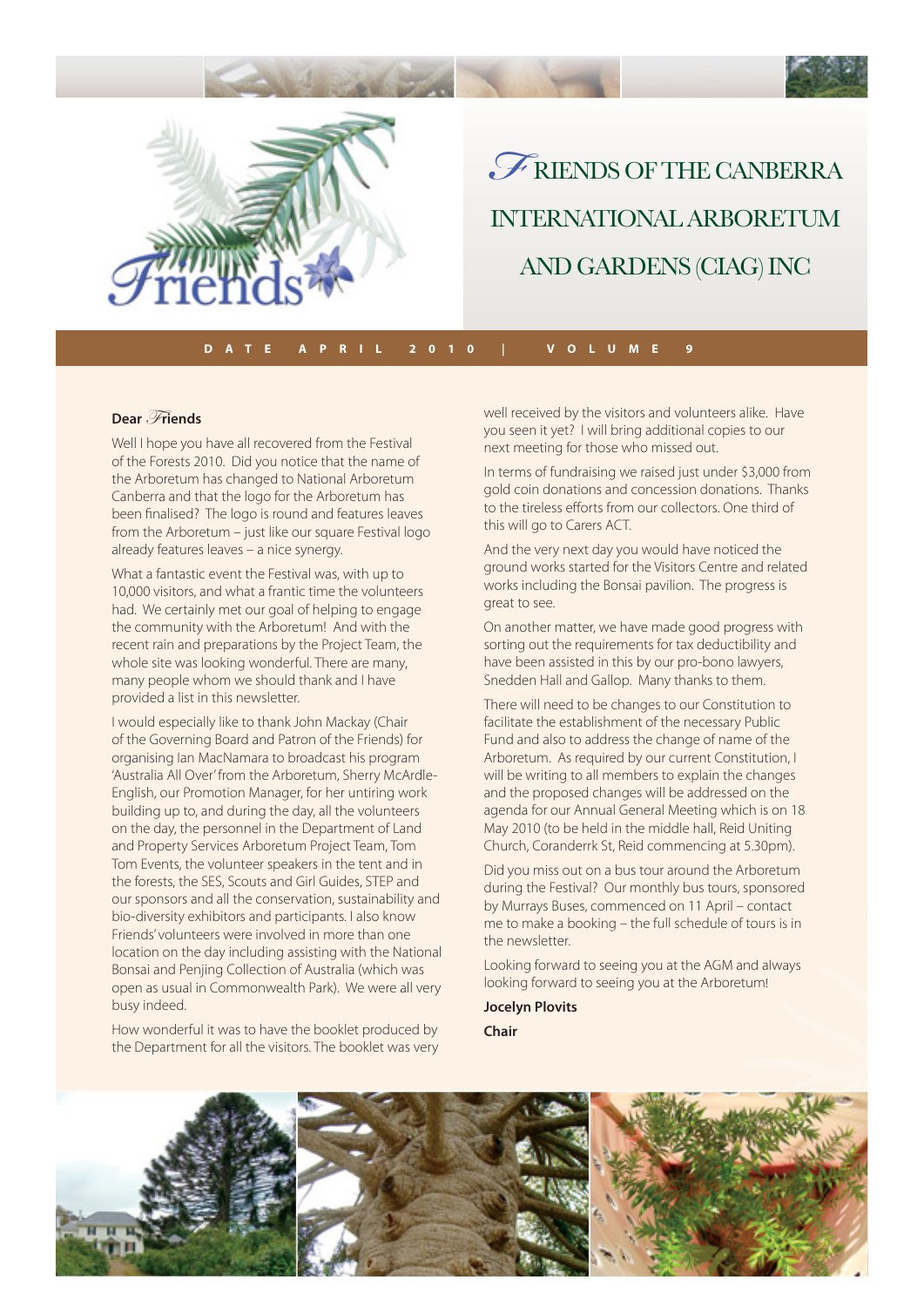

# $\mathscr{F}$ ESTIVAL OF THE  $\mathscr{F}$ ORESTS 2010

#### by Jocelyn Plovits

Our grateful thanks go to the many people who made the Festival possible.

There was a packed program with exhibits, concessions, kites, childrens activities and of course the main attractions, the early morning walk (with over 130 people), the tree talks and the guided bus tours. As you can see from the pictures there was a lot for visitors to do and there were a lot of people.

Our thanks to Jeanette Phillips for a moving Welcome to Country and to the Chief Minister for opening the Festival.

- Special thanks go to the Friends volunteers at the Festival: Anne Bayliss, Grant and Margaret Bowie, Margaret and Max Bourke, Victoria and Partrick Callioni, Del Da Costa, Alan Franklin, Jill Freeman, Shareen Gleeson, Brigit Godwin, Roger Hnatiuk, Ross Lapworth, Barbara Mach, John and Collette Mackay, Sherry McArdle-English, Marie Mannion, Linda Muldoon, Barry Nash, Jocelyn Plovits, Juli Pool, Marelle and Rob Rawson, Lorraine and Frank Stevens, Hans Van Haalen, Jennie Widdowson.
- Tree speakers: Cedric Bryant, Adam Burgess, Tony Fearnside, Stan Goodhill, Emma Halloway, Michael Kidd, Peter Kanowski, Ian MacArthur, Cathy Robertson, David Shorthouse, Steve Thomas
- The Birragai Team: Julie Murkins, Bob Wright and Sally Prowse
- Walk for Heart: Bill Caddy
- and the wonderful Girl Guides and Scouts without whom the Passport to the Forests activity would not have been possible.

Our sponsors for the day provided great support and our continued thanks go to ACTEWAGL, Yarralumla Nursery and Supabarn who helped make the day go with a swing.

If I have missed anyone, firstly my apologies, but let me know and you will be acknowledged in the next newsletter. It is important that all our members can congratulate the volunteers for undertaking training and the work on the day.

There were up to 10,000 visitors on the day, more than half taking a guided bus tour. It really made a difference having on-site (albeit off road) parking and I suspect an attraction like Ian Macnamara helped too!

Where to next? Will we have more visitors next year? I asked the volunteers for feedback and all were very satisfied with their involvement, and many had suggestions for improvements for next year. Remember that it is a fun day for volunteers and the more volunteers the less the load on any particular person. Hope you will volunteer next year.

## **STEP AT THE FESTIVAL**

STEP participated in the second Festival of the Forests hosted by the Friends of the National Arboretum.

STEP held a range of fun activities including a raffle, a tree talk and planting, a presentation on the importance of conservation of biodiversity for the southern tablelands region (including plants and posters), conversations with visitors and horticulturalists, and a question and answer session with ecological experts.

STEP held a range of fun activities including a raffle, a tree talk and planting, a presentation on the importance of conservation of biodiversity for the southern tablelands region (including plants and posters), conversations with visitors and horticulturalists, and a question and answer session with ecological experts.

The raffle winners were:

Jenny Watson - first prize -\$60.00 worth of local provenance species plants.

**Stephen and Sam Ning – second prize** - \$30.00 worth of plants.

**Peter Yarit – third prize** - \$15.00 worth of plants.

#### **Thanks to Seeds and Plants Australia for donating the prizes.**

It was a great festival and we look forward to the next one!



Greg Bayliss ABC radio celebrity interviews David Shorthouse, well known environmental scientist and Vice President of STEP Inc about the selection of iconic eucalypts planted on STEP Block 100 at the National Arboretum

Planting Eucalyptus dives at the STEP site on 14 March.





Photos by Linda Muldoon

Cathy Robertson and Tony Lawson at the STEP exhibit.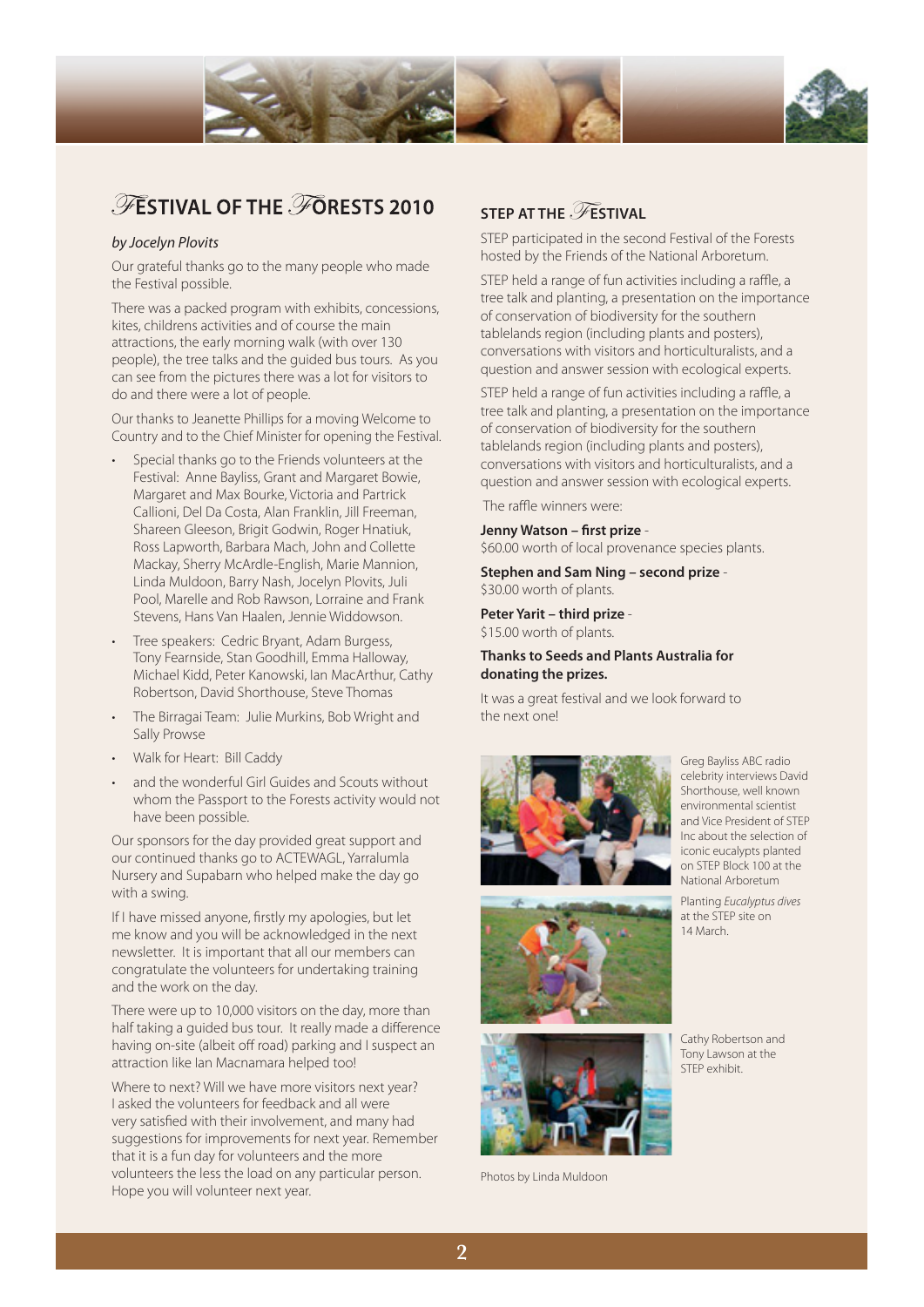

The  $\mathscr F$ riends would like to acknowledge all those who visited the F estival of the F orest 2010 and contributed to a wonderful day. The reported number attending the day was 10,000 which was a very exciting outcome.



The feedback was very positive with people arriving from 5.30am to experience the sounds of Macca Across Australia from the Events Terrace.

The family fun walk was a huge success.

The event was officially opened by the Chief Minister Jon Stanhope, who was followed by our Patron John Mackay



People enjoyed the hop on hop off bus tours and speakers tent, while children enthusiastically worked on their Passport activity and participated in fun games.

Lucky participants helped plant trees in the STEP block



We would like to thank all our wonderful sponsors who have supported us throughout the year, and the exhibitors who provided a wealth of additional information to an already full and informative day.



Judy McColl and John Mackay with the first tree handed out before dawn

The Friends provided 100 trees and plants as gifts to the first 100 people to visit Ian MacNamara. Judy McColl of Narrabunda received the first tree. The Friends provided another 50 trees and t-shirts which were handed out by Rob De Castella as barrel prizes to those participating in the organised early morning walk.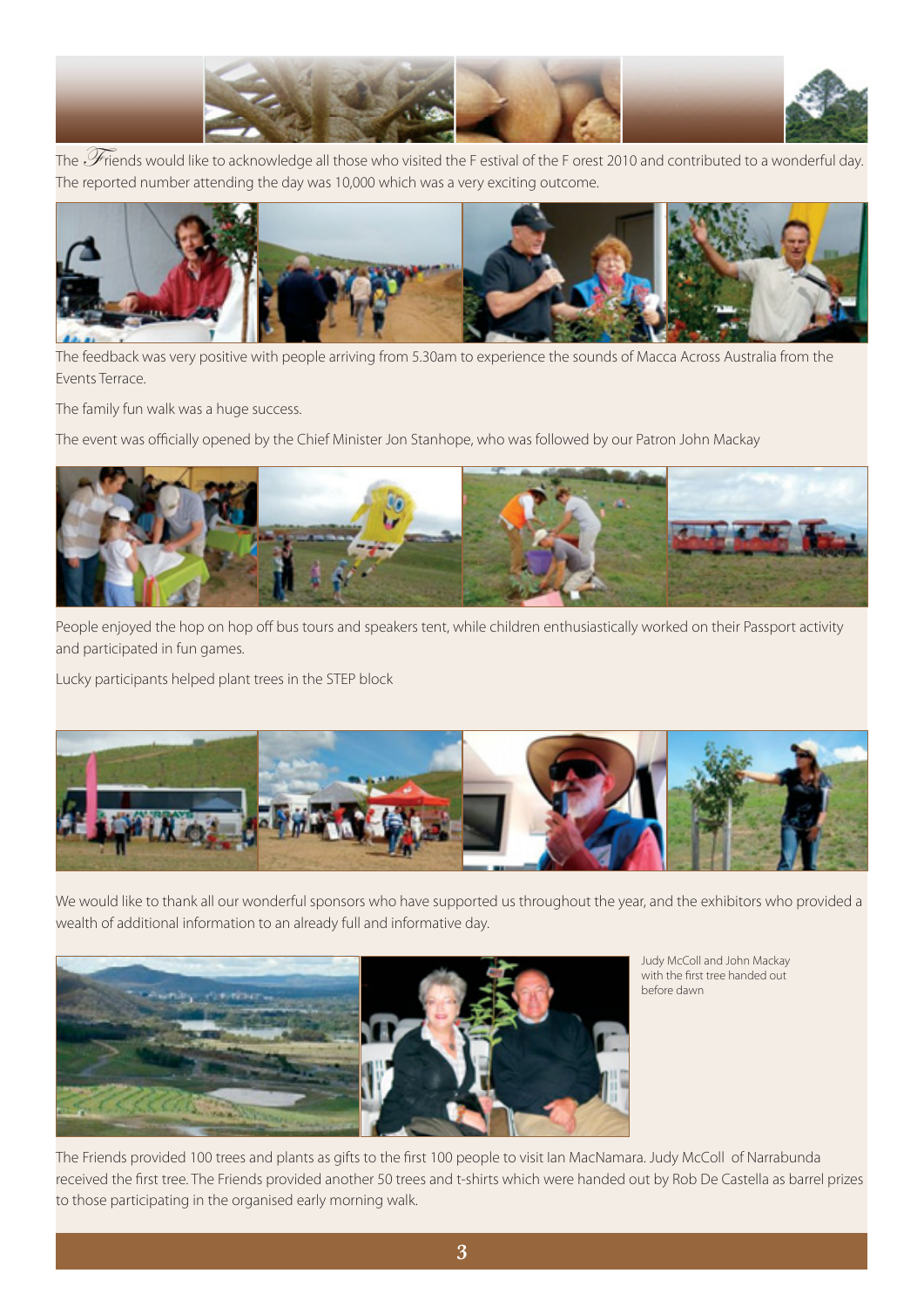

# FOREST TALK

#### **SPONSORED BUS TOURS**

Murrays Buses have agreed to provide sponsored bus tours on the following dates. Please contact Jocelyn if you wish to book a tour. Bookings essential and places are limited.

 $\begin{picture}(100,100) \put(0,0){\vector(1,0){10}} \put(0,0){\vector(1,0){10}} \put(0,0){\vector(1,0){10}} \put(0,0){\vector(1,0){10}} \put(0,0){\vector(1,0){10}} \put(0,0){\vector(1,0){10}} \put(0,0){\vector(1,0){10}} \put(0,0){\vector(1,0){10}} \put(0,0){\vector(1,0){10}} \put(0,0){\vector(1,0){10}} \put(0,0){\vector(1,0){10}} \put(0,0){\vector(1,0){10}} \put($ 

#### **ALL TOURS ARE ON SUNDAYS**

9 May 2010 13 June 2010 11 July 2010 8 August 2010 12 September 2010 None in October due to Floriade 14 November 2010

12 December 2010 9 Jan 2011 13 February 2011 None in March 2011 due to the Festival of the Forests 2011

#### **HISTORICAL RECORDS OF THE ARBORETUM**

A sub-group of the Friends was recently formed, with the aim of collecting and maintaining a record of historical material pertaining to the Arboretum.

Some roles of the sub-group have been suggested:

1. To be a focal point for assembling appropriate archival material to be used by the Friends of the NAC in displays, exhibitions, promotions or publications;

2. To identify, collect and/or record the location of relevant existing historical and archival material pertaining to the Arboretum in particular and/or to the site in general, in any media format;

3. To tie the site into the cultural history of the ACT, and particularly link it to the Griffin and Weston histories; and

4. To act as curator for the records of the Friends of the NAC, as they develop.

Interested members can join the sub-group at a Friends' meeting, or by contacting either:

- Max Bourke (max@mebourke.com); or
- Barry Nash (bnash@homemail.com.au).

#### **PROGRESS WITH PLANTING**

Did you know that between 2005 and the end of 2009 approximately 22,600 trees were planted in 41 forest lots and 26 forests will be planted in 2010?

#### **FRIENDS' FOREST**

We are getting closer to the time when we can assist with planting the Friends' Forest. The Chief Minister and the Governing Board have all approved the concept. We are in negotiations with the Department to plant Lot 96 with Allocasuarina verticillata (drooping she oak).

The Friends supported this particular planting because it also provides food for the Glossy Black Cockatoo which needs support in the ACT. And, as you can see from the picture, the trees are already growing ready for planting.



Photo by Adam Burgess

#### **FRIENDS' GIFT**

The Friends have commenced fund raising to make a significant gift to the Arboretum. The amount raised will probably dictate the nature of the gift. The Council is exploring with the Department and the designers what opportunities there are for placement of some kind of object near the Visitors Centre. If you have any suggestions, please e-mail or write to your Council – all ideas welcome!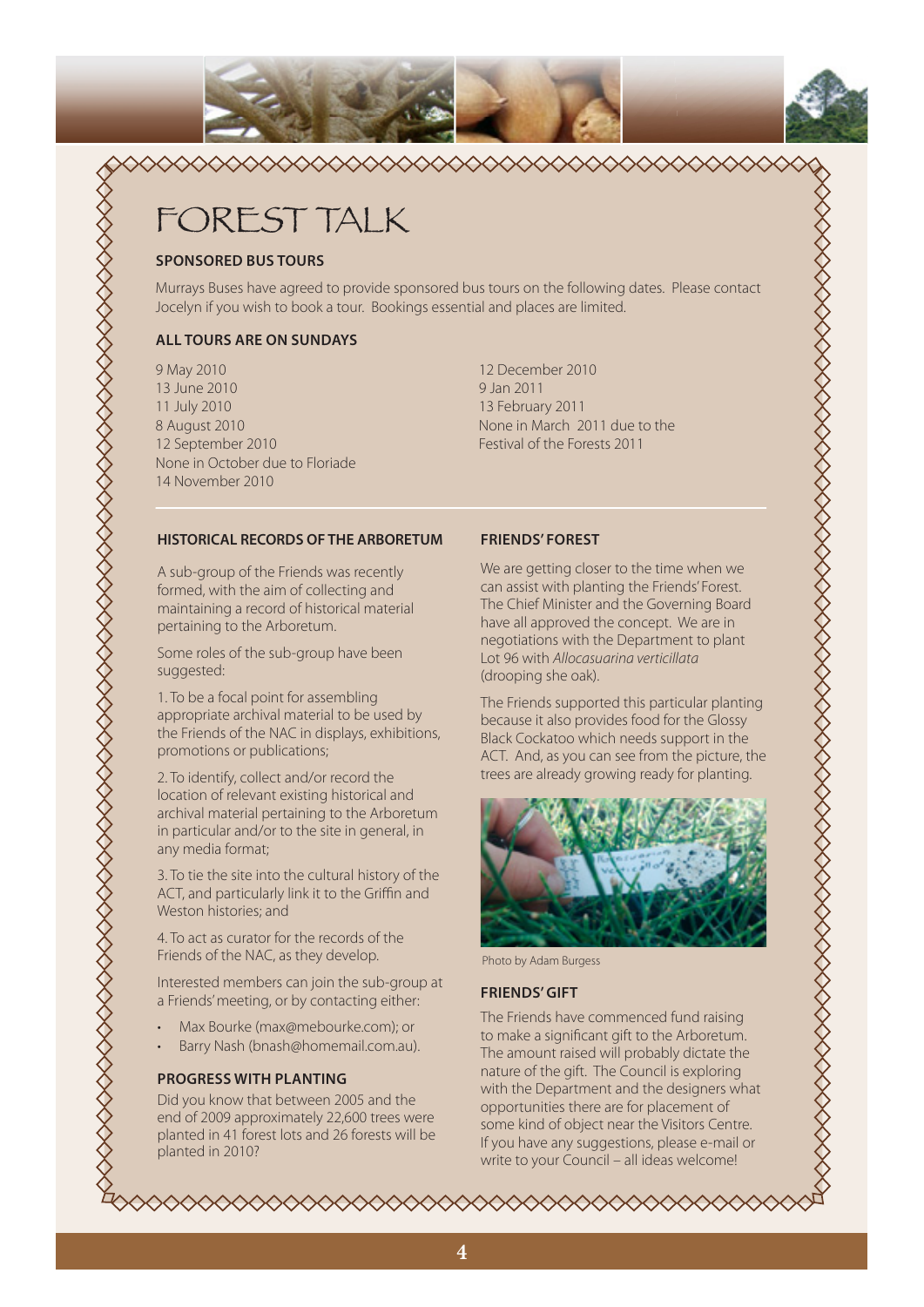

# **TREES IN FOCUS THE BUNYA PINE: PRICKLY, PREHISTORIC AND PRODUCTIVE**

#### By Linda Muldoon

#### **INTRODUCTION**

I must confess to being smitten by **Araucaria bidwillii** (bunya pine) about 18 months ago when I saw one growing in the grounds of a two-storey 1830s homestead in Longford, Tasmania. The long radiating branches seemed to stretch on forever before terminating in clusters of branchlets and although there are doubtless broader trees, most rely on having branches off branches in diminishing sizes to achieve their dimensions. I later learned that this tree is not typical in its growth shape, but I was hooked, and delighted when I discovered that this species was being included in our Arboretum. Our bunya pine forest was planted in 2009 and occupies Lot 60.

I'm a member of Dr Roger Hnatiuk's team of Friends who are researching profiles of the species within our forests, which involves writing descriptions and finding photos. When Roger asked if we had any particular species of interest, I put my hand up for this one, little knowing that the quest would compel me to drive over 1000km to Bunya Mountains National Park to take photos and meet the native bunyas. But I'm still smitten and walking among these giant trees was a labour of love.

The following is my potted description of this species which I began by researching on the internet, but then adjusted because of my personal observations. Later I include what I've learned about bunya nuts and describe how the trees grow differently in different conditions.

#### *ARAUCARIA BIDWILLII* **BUNYA PINE**

This mighty dark green conifer is native to south-eastern and northern Queensland where it dates back to prehistoric times. It reaches 30-50m in height and usually has a single straight trunk to 1.5m in diameter, though occasionally trees develop twin trunks. The bark is dark grey, heavily textured, and some trunks develop notches and/or protrusions where earlier branches have fallen.

Mature trees have a distinctive dome-shaped canopy which rises above other rainforest species and measures 10m or more in diameter, with long evenly-spaced branches arranged in whorls. Leaves are lance-shaped and very sharply pointed, 20-50mm long and 5-10mm wide, spiralling around branchlets at the ends of the branches. New leaves on the lower branches are a very bright green.

Male and female cones form on the same tree. Cylindrical male cones begin to appear on the lower branches early in the year and mature for pollen release in September/October, by which time they are 100-200mm long, 15mm in diameter and dark red in colour. The fertile female cones then take 17 months to develop in the upper canopy. When fully mature they are the largest cone of any species in the world, footballsized (220 x 300mm) and weigh up to 10kg each.

Each mature tree produces 20-50 of these cones. They are still green when ripe and fall between December and March but this cycle of major production is usually only repeated once every three years, although a few cones are still produced in the intervening years. Each cone contains 50-100 sandy-coloured edible nuts that are about 50mm long, oval in shape with a pointed end. The nuts in one cone vary in diameter but have an average weight of 10g, including their thin but very tough outer shells.

Historically, at three-year intervals, Aboriginal tribes would travel long distances to the Bunya Mountains to join the local custodians for the 'bonye bonye' festival and to participate in the great harvest of the nutritious nuts. This was a tradition of great significance to Aborigines who considered the bunya pine to be sacred, however no further festivals took place after 1875 because extensive logging decimated the forest and expanding European settlement prevented Aboriginal migration through traditional pathways. In 1908 concern over the fate of the trees led to the creation of the Bunya Mountains National Park which now protects the world's largest stand of bunya pines, with some trees believed to be more than 600 years old.

Looking west from Mt Mowbullan

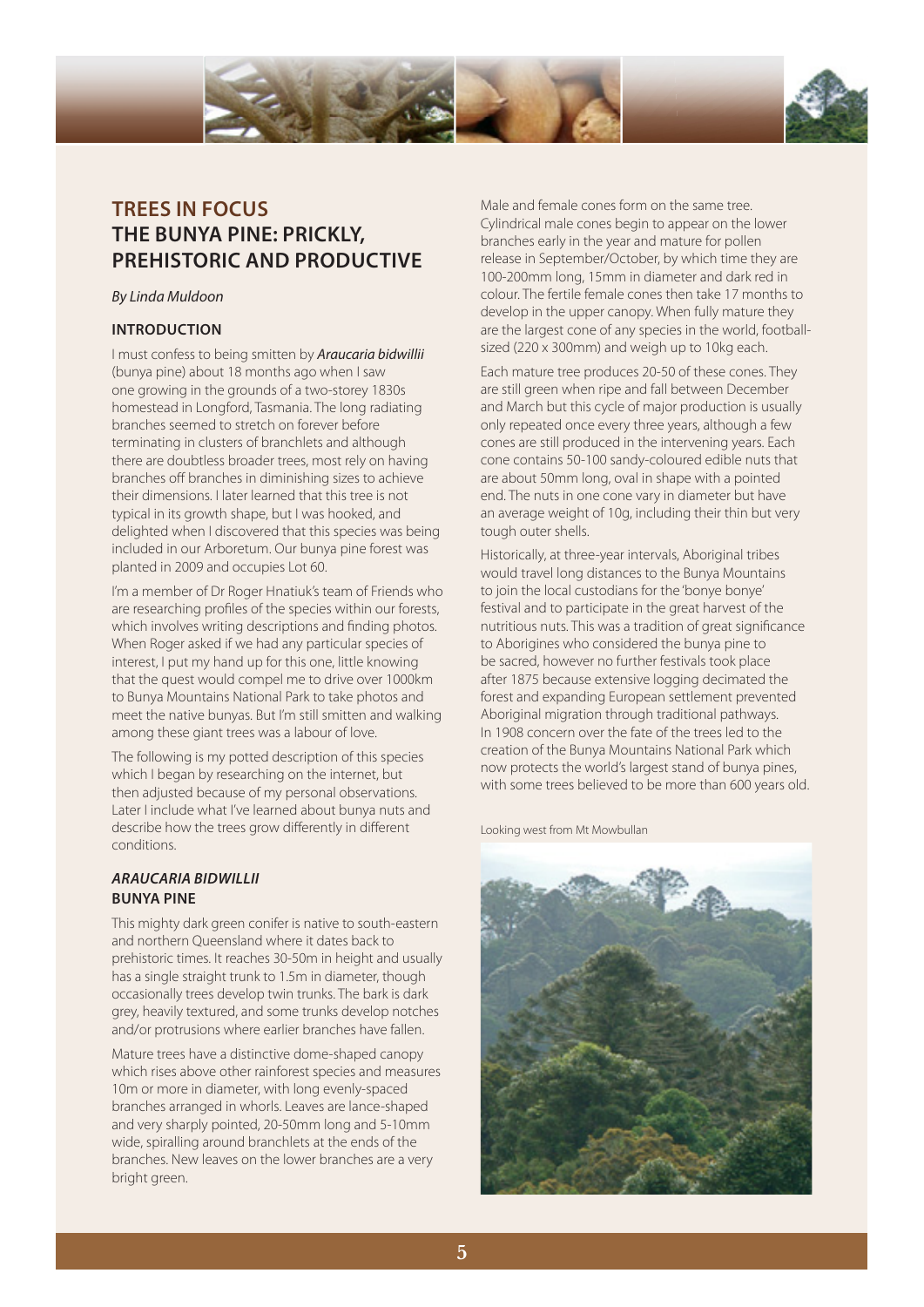



Male cones developing on the branchlets in early February

The Bunya Mountains are located in south-east Queensland, 110km north-west of Toowoomba and 60km south of Kingaroy. The average annual rainfall is 1050mm at elevations of 800-1100m and the temperature ranges from zero to 30ºC. Most days begin with the mountains shrouded in mist, keeping the rich volcanic soil moist. Despite these unique and favourable growing conditions, the bunya has proven to be tolerant of many other soils, climates and locations, suggesting that it was probably widespread in the days of the dinosaurs.

Bunya offers superb timber quality: pale cream with a tinge of pink, light weight with an even texture, and therefore it was highly sought after. Today small plantations supply the bush tucker market with bunya nuts and the timber is in demand for making musical instruments and guitar soundboards.









#### **BOUNTIFUL BUNYA NUTS**

I wasn't able to find any satisfactory photos of the enormous bunya pine cones on the internet so I hoped I would find one to photograph. On my arrival at the village of Dandabah (adjacent to Bunya Mountains National Park) I told the people at Bunya Mountains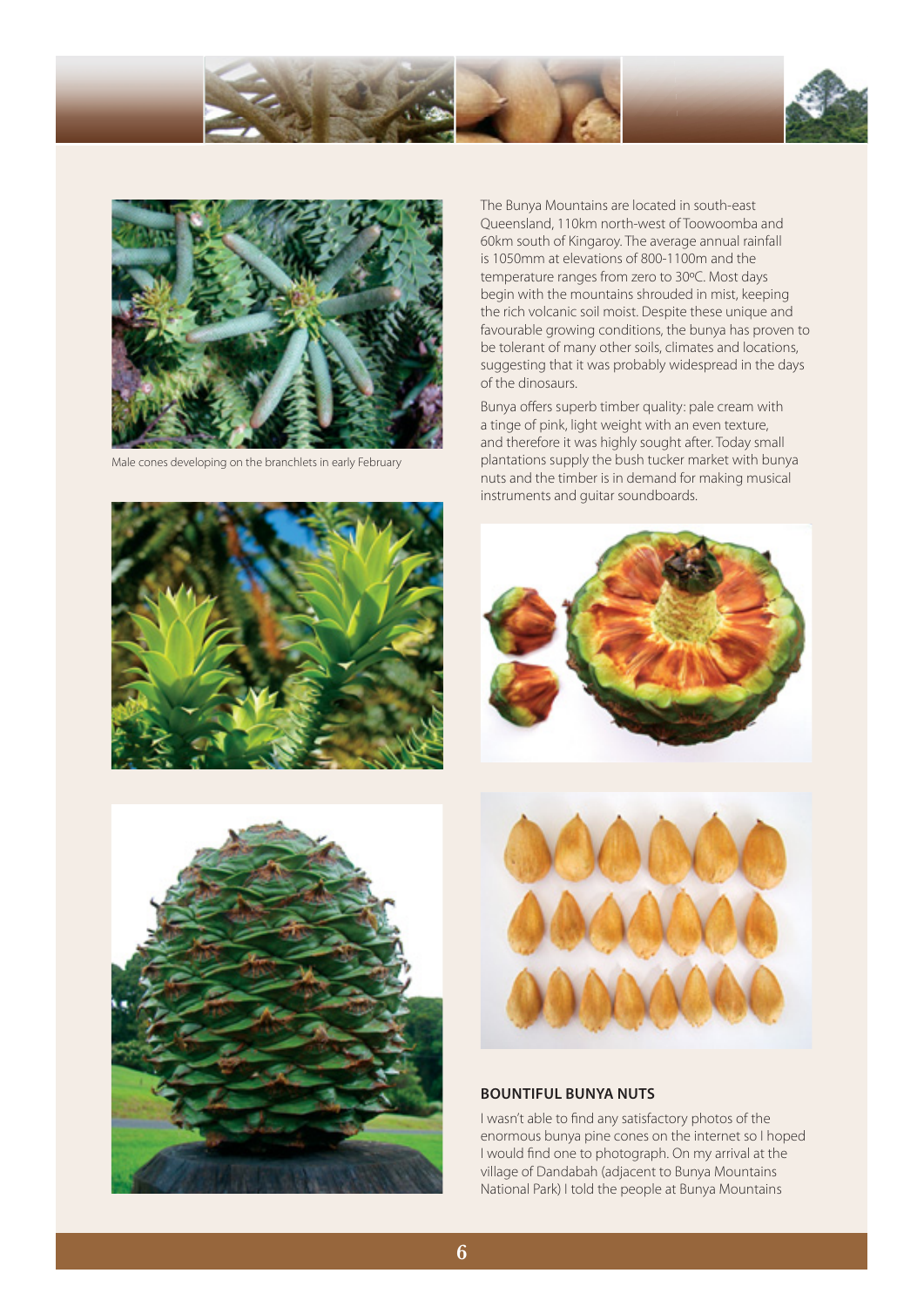

Accommodation Centre that I was on a mission and they sent someone out to find a fresh cone from their grounds and subsequently gave me one, so that part was easy and ownership of this cone enabled me to learn more.

I brought my cone back to Canberra but the core began to shrink during the journey and the bracts containing the nuts started coming adrift. The nuts were easy to remove from the bracts and I stored them in the fridge while reading up about processing methods. The nut shells are pliable and incredibly tough, so nut crackers are not an option for opening them but some sources recommend using tin snips. The raw kernels are white (and delicious), whereas cooked kernels are cream (whether you boil them or roast them), but in truth opening any of them is hard work. The Aborigines ate them raw or roasted but also buried the nuts in moist places to induce the crisp and sweet tubers to emerge from the pointed ends of the nuts. This increases the volume of the food and splits the shells.

Fresh nuts consist of 40% complex carbohydrate with low GI, 9% protein, 2% unsaturated fat, 0.2% potassium, 0.06% magnesium plus other minerals, water, dietary fibre and vitamins. The vitamin content is not fully documented but Aborigines were observed to have improved health during the bunya festivals.

I induced the tuberous roots by storing some of the nuts between sheets of moist cotton wadding at room temperature and they grew at a rapid rate. Observing





Skyline from Dandabah entrance to Bunya Mountains National Park

all this pent up energy on the move, I sensed that they wanted to be trees, not tucker, so I potted them up and they quickly developed tubers about 30mm down from the nuts (see photo bottom left). Roots then emerged from the tubers, though above ground there was little change except that the once fleshy root emerging from the nut had developed a bark-like covering. Then this connecting part began to lengthen and I noticed partial withdrawal of a greenish shoot from the nut, probably due to shrinkage of any material left within. The next development came just 11 weeks after the cone fell from the tree and just in time to give this story a happy ending. The first very tiny shoots emerged, rising vertically from the necks of the tubers. The shoot below measures 15mm.

Trees take about 15 years to begin producing cones, so we have quite a while to contemplate our first Canberra bunya festival!



#### **AN ICONIC TREE OF PEACE**

In 2001 Aboriginal people and others performed a ceremonial planting of a bunya pine in Peace Park, adjacent to the National Library in Canberra, as an 'International Tree of Peace', reflecting the significance of bunya ceremonies in creating peaceful relations between local groups. Currently it's about 4m tall and thriving.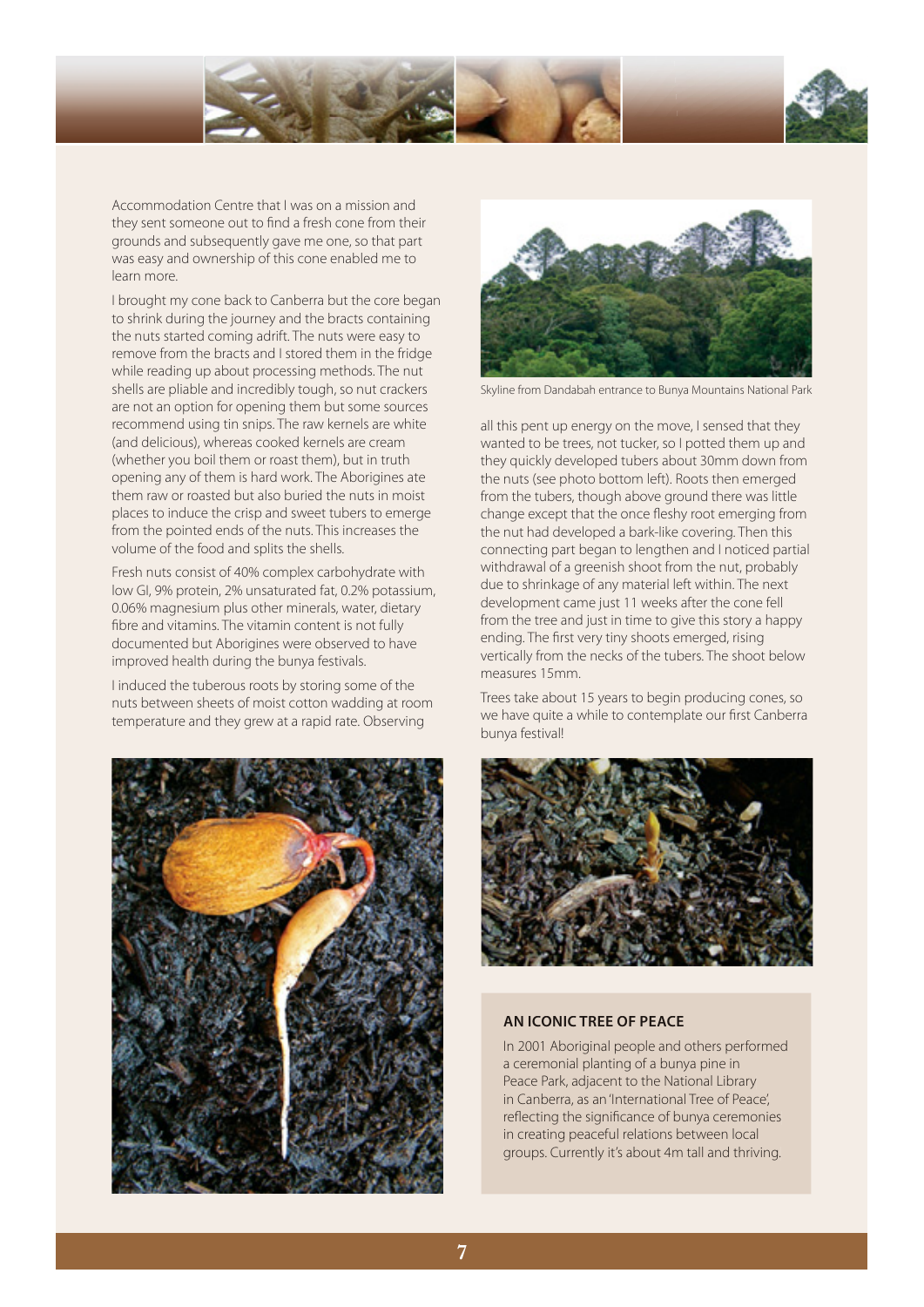

#### **DIFFERENT CONDITIONS CREATE DIFFERENT TREES**

There's a big difference between the tree at Longford (below) and the trees in Bunya Mountains National Park (bottom right) and I've read theories that southerly latitudes create stouter trees.

In the village of Dandabah a young bunya tree, about 3m tall, is pyramid-shaped, about as wide as it is tall, with a mass of branchlets from top to bottom. In the rainforest, just a few hundred metres away, a tree of the same height has a very apparent straight trunk, the lower branches have already died off and are being shed. All its energy is going into competing with the other trees to get to the light. Its canopy width is about a third of its height.

There is a wide variation in the proportions of the older village trees too, with some fairly mature trees retaining their lower branches so that they drag on the ground, while others have followed the more typical growth pattern of losing their original lower branches and replacing them with shorter branches which tend to hang down. Space and light also enable bunyas to produce magnificent festoons of bright green branchlets at the ends of their lower branches (see photo).

#### **REFERENCES**

www.conifers.org/ar/ar/bidwillii (The Gymnosperm Database) www.derm.qld.gov.au/parks/bunya-mountains/culture www.dpi.qld.gov.au/26\_6833 www.ausbushfoods.com

This homestead at Longford, Tasmania, dates back to the 1830s. Bunya pines became fashionable and featured in the grounds of many grand Australian properties throughout the 1800s.





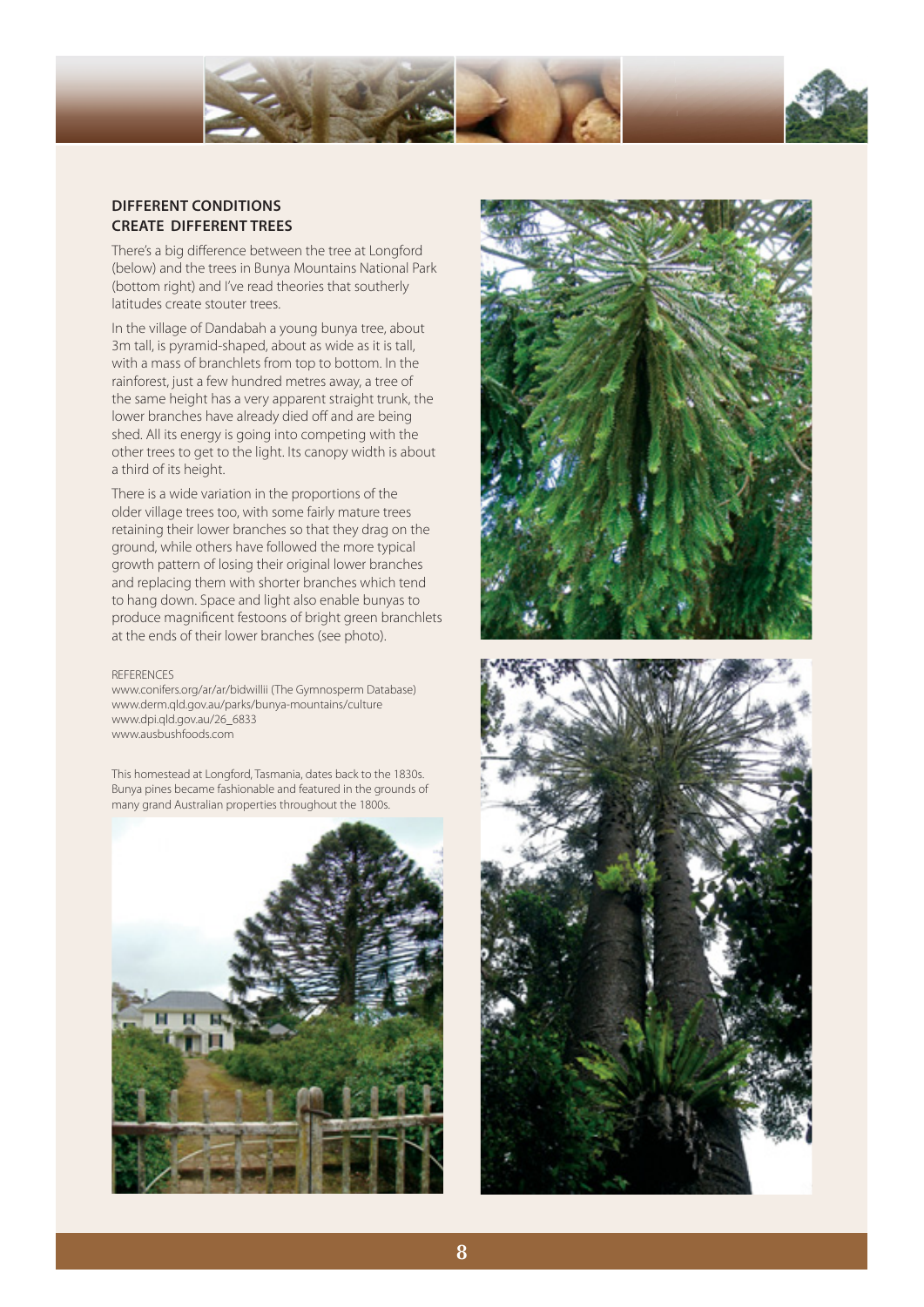

# **THE NATIONAL BONSAI AND PENJING COLLECTION OF AUSTRALIA**

#### By Lisa Kanis 28 January 2010

Entering the airy shelter of the collection is always an adventure and a thrill, especially when you haven't seen the trees for a while. Last time I visited was during Floriade, now we are in January.

 The Atlantic cedar at the entry, on the left, has been restyled in the meantime and the trunk and branch lines of this Literati are much more dramatic than they used to be! Grant still has long term plans for the tree, but, as he says, "it's coming along quite well".

Straight ahead the imposing Montezuma cypress group is fully in leaf now, crowning the classical design with its rich feathery foliage; while one can just see behind it the delicate crowns of the Melaleuca forest. What a lovely contrast!

Even from this distance, one can't miss the tall Angophora, that great rarity in the bonsai world. In October it was already a striking tree, but now it is also frankly beautiful. Grant and the volunteers have done a lot of work on the branching and foliage, which are now both tidier and more luxurious, complementing the curved, smooth trunk. The evocation of a gum in the wild is just perfect. Nowhere in the world, except Australia, would one find a bonsai like that!

The deciduous trees are in full glory and I marvel at the healthy emerald foliage of the Japanese and trident maples. As a complete contrast to the so-Australian Angophora, I see the European beech forest for the first time in its summer apparel. The leaves shine in the sun; the trunks are surrounded by moss and the whole group sits on a magnificent, thin, stone slab.

I wander around, stopping at my favourites, which all are growing beautifully; and now and then I talk with some of the visitors. It's always great to see how much they appreciate the collection. There has to be some recompense for the huge amount of work that is done to keep it in its impeccable state, and I am glad for Grant and all the volunteers that the visitors express their pleasure so often and so freely.



Photo by Grant Bowie